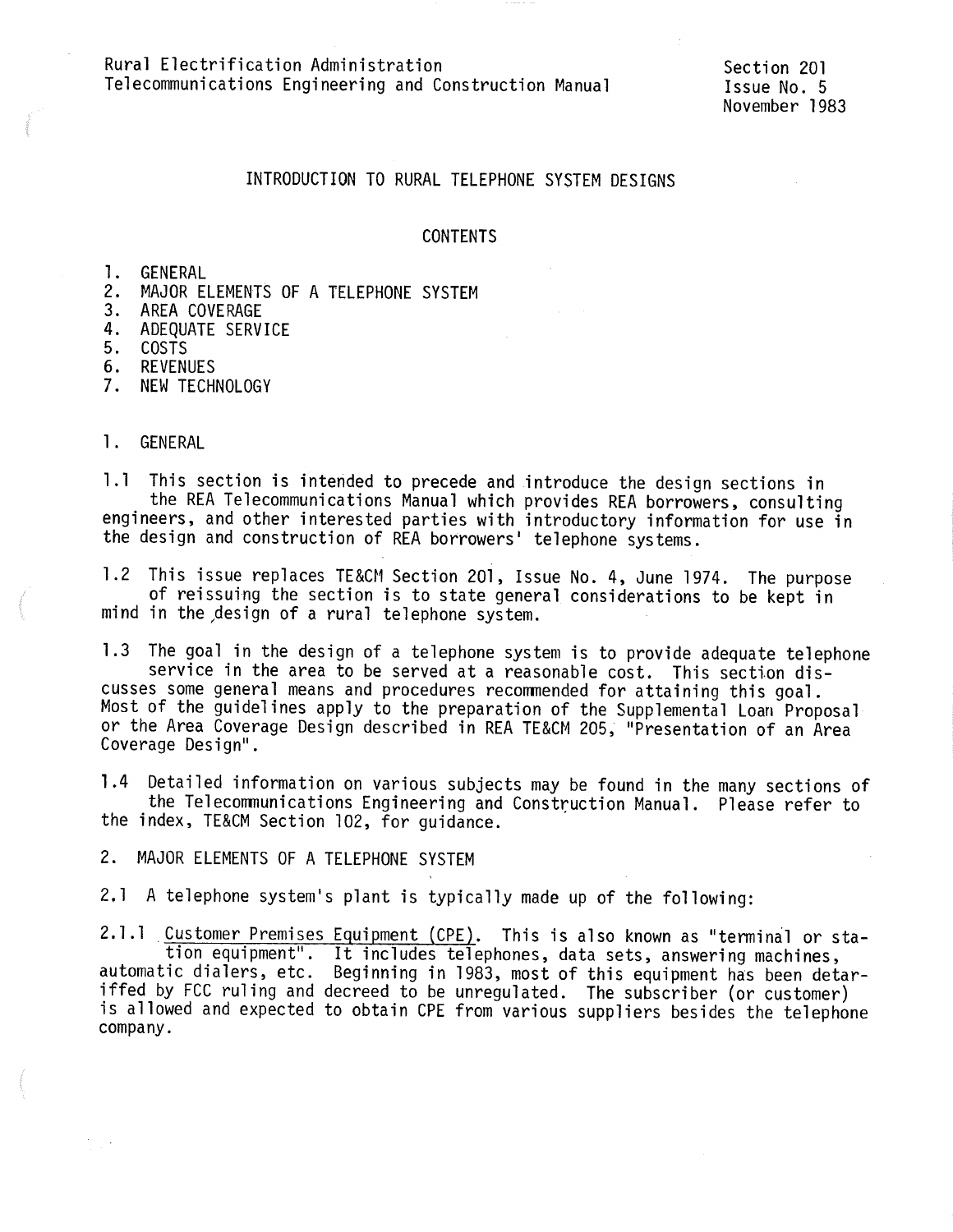2.1.2 Access to the Communications Network. The physical (paired wire cable,<br>poles, cross connect housings, etc.) electronic (remote switches, re-<br>peaters, carrier, etc.) or optical (lightwave cables and terminals, etc.) c cuits and the associated hardware connecting the subscribers or station equipment with a central office are called outside plant.

2.1.3 Central Office Switching Equipment (COE). This includes local, remote<br>and long distance switchgear. Electromechanical dial switches are being<br>replaced by stored program controlled special purpose electronic digital c capable of circuit switching with great speed, ample capacity, and versatility. Operators are seldom required. Most rural telephone offices are operated on an unattended basis. Operator services for directory assistance, calling card, collect calling, etc., are almost always provided on a centralized basis where the personnel serve a large number of the unattended offices. It has been advantageous for smaller rural systems to lease operator services from their connecting company. Each case should be studied for the most economical solution.

2.1.3.1 Automatic Timing and Ticketing (ATT). Some offices have equipment for<br>timing and ticketing toll calls. A number of the unattended offices are<br>often served by a particular ATT or AMA installation. AMA designates aut message accounting; CAMA - centralized automatic message accounting serving multi<sup>p</sup>le offices; and LAMA - local automatic message accounting for one office. When local calls are also timed, it is called "local measured service (LMS)".

2.1.4 Trunks to other offices. These include such facilities as Extended Area<br>Service (EAS) trunks to associated offices and toll trunks to a toll center where connection is made with the national toll network. Special service trunks, interconnecting trunks with Inter-LATA<sup>(1)</sup> Carriers (IC's), foreign exchange, and private lines are also in this category. Foreign exchange lines establish a tele<sup>p</sup>hone number in a service area other than the area designated by the subscriber location. As with subscriber circuits, trunks may utilize physical, electronic, or optical equipment.

2.1.5 Electronic Transmission Equipment. Electronic transmission equipment is<br>used extensively due to its versatility and flexibility and to control the<br>cost of various types of circuits. Included in the electronic categor items as: subscriber and trunk carrier, voice frequency and carrier repeaters, microwave and mobile radio equipment.

2.1.6 Buildings. These house central office equipment, repeater huts, remote , switch shelters, headquarters and commercial offices, and toll operating rooms. Garages or warehouses are also included in this category.

- 2.1.7 Operating Equipment. Furniture, computers and office machines, records, tools, test and work equipment, and vehicles are included in this category.
- 2.2 Each element in a telephone system must be designed to work with all other elements so that any telephone user can be connected with any other telephone

<sup>1</sup> Local Access and Transport Area designated to define range of post divestiture exchange service by Bell Operating Companies.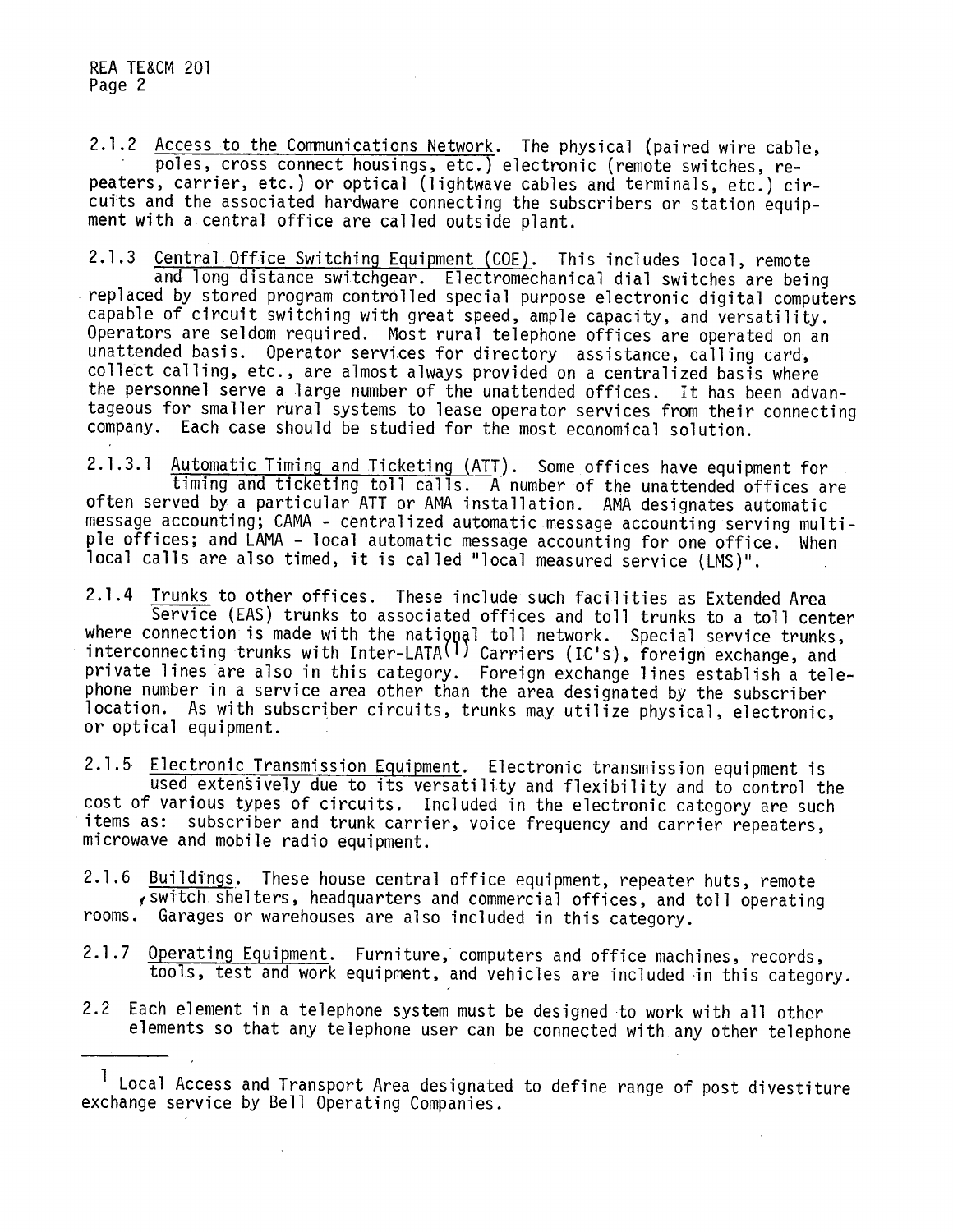in the same exchange, in any directly connected exchange, or in any exchange connected to the national telephone network.

#### 3. AREA COVERAGE

3.1 The telephone system should be designed to provide all applicants in the franchised area of the telephone company with modern service. No mileage or zone charge should be imposed for the lowest grade of service furnished in any central office area.

### 4. ADEQUATE SERVICE

4.1 Definition. Adequate service means that the services provided will meet the expectations and the needs of most users.

4.2 The system should be designed to make available "adequate" service to the<br>widest practicable number of users in the borrower's telephone service area. Service features include a sufficient number of conversation paths (intra and inter office trunks), clarity of transmission, low noise, dependable signalling, safety of equipment, reliability of service, four or less subscribers on a line, direct distance toll dialing (via multiple common carriers), local dialing, custom calling, automatic number identification, and other characteristics of modern telephone system operation. Equipment should be provided accordingly.

4.2.1 Consideration should be given to the recommendations in the various sec-<br>tions of the Telecommunications Engineering and Construction and Telecom-<br>communications Operations Manuals and the requirements of REA specifi The use of materials on REA's List of Acceptable Materials and trained craftsmen performing preventive maintenance are necessary to assure achieving satisfactory and reliable telephone service.

4.3 Adequate service includes the offering of different classes of service to<br>meet the requirements of individual users. The design, therefore, should<br>include provision for classes of service offered in a modern telephone the extent of the demand for each class in individual exchanges. this will likely include a variety of data services, custom calling features, paging, key systems, local answering services, mobile and cellular radio -- to name some types of services that seem more popular.

4.4 Provision should be made in new switching equipment for local governments to<br>handle 911 emergency service. There must be arrangements for handling in-<br>formation, repair service, assistance, calling card and operator ha

4.5 One-party service is the accepted objective for rural service. Some rural telephone systems still have a significant number of four-party subscribers.<br>These should be upgraded whenever feasible. No more than four parti should be permitted for systems that must defer upgrading to all one-party due to costs.

4.6 Each exchange must interface with all features of the U. S. nationwide "Net-<br>work" direct distance dialing plan. Among the requirements are a seven-digit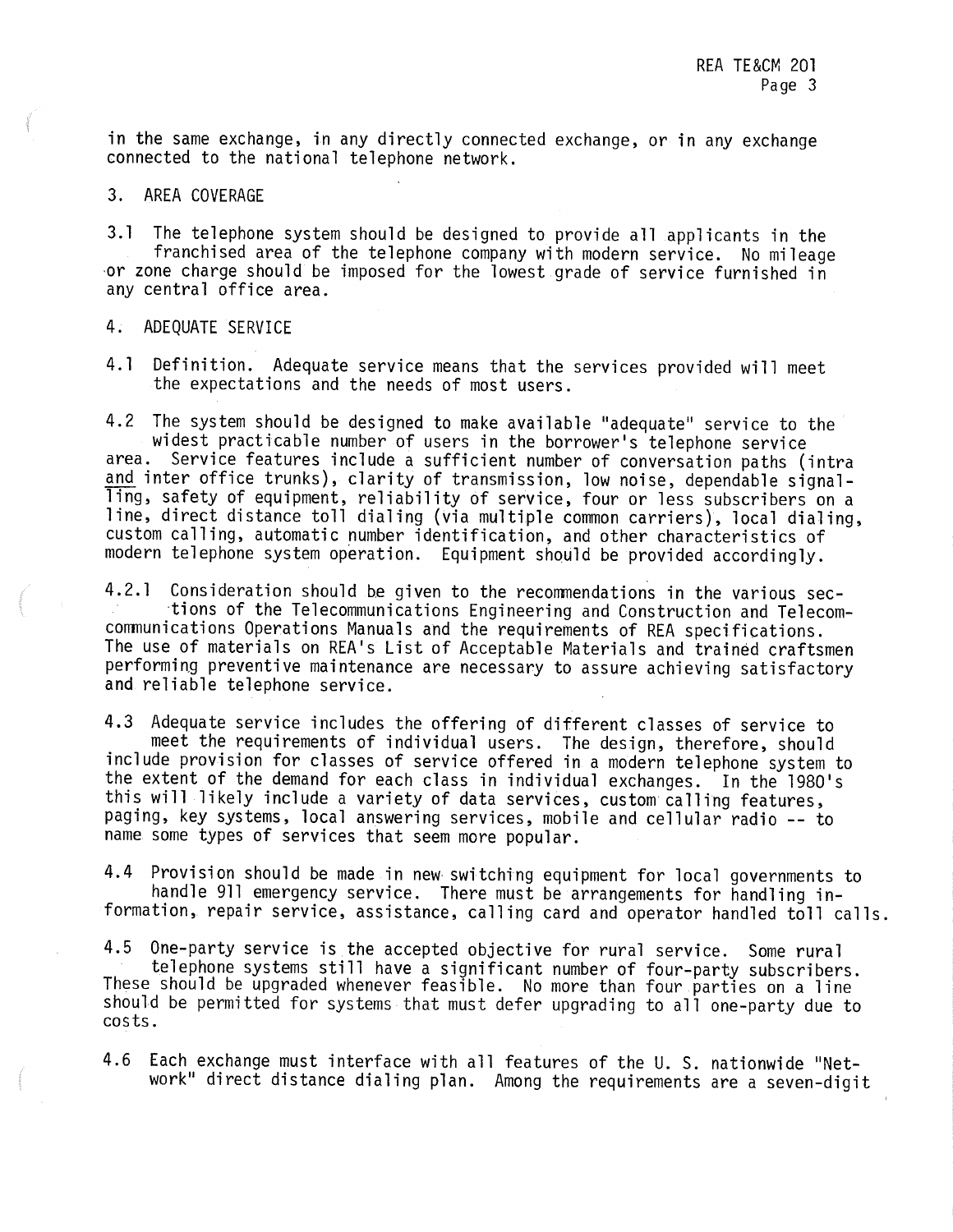telephone numbering "address", plus a designated three-digit area code, four-<br>digit inter-LATA carrier access code, adequate direct low loss trunks to a toll :enter or LATA point of presence, compatible subscriber signalling and automatic dialing capability, intercepting, and automatic number identification (ANI)  $irrangement$ .

## 5. COSTS

5.1 To serve the "greatest practicable number of rural users", especially in sparsely settled areas, the minimization of the plant investment to provide telephone service (access to the network) must be of prime considerat rural service is expected to be comparable to and compatible with urban service.<br>The design of the rural system is based on the area coverage survey which locates and tabulates existing and potential subscribers, either by a field survey or by<br>projection of a historical tabulation. Long range growth of the proposed system<br>must be considered by means such as five-year forecasts. The sign should consider meeting subscriber needs using current state of the art technology. The design must be adequate to serve all potential subscribers in a fiveyear period; it should be flexible enough to be able to be economically expanded beyond the five-year period where future growth patterns are known. All costs for the five-year period should be shown in the design regardless of the planned source of funding. New plant and equipment will be proposed taking into account the initial investments, annual operating expenses, (maintenance and depreciation, taxes, etc.,), feasibility of expansion, flexibility and other factors that will contribute to the rates that must be charged.

5.1.1 Although physical (cable and wire) subscriber circuits work satisfactorily,<br>carrier and remote electronic switching systems can provide more flexi-<br>bility since the units are easier to move or expand when estimated g realized or is exceeded. Each plant component adding to system cost should be evaluated from the point of view of system needs and subscriber desires. Anticipated revenues should offset annual cost estimates.

5.2 In determining the best configuration and number of central offices required<br>to serve an area, cost savings and revenue changes for eliminating or reducing<br>the number of existing switches should be compared with additi plant facilities, remote switches, subscriber carrier equipment, differences in EAS<br>and toll trunking arrangements, and variations in system operation and maintenance expense. Considerations will also be involved such as the scope of LATA's (Local Access and Transport Areas), revised toll arrangements, and direct access rate structures.

5.2.1 One or two sophisticated switchboards can sometimes provide and control<br>the expanding range of telecommunications services more economically than<br>numerous small offices. Many of yesterday's small offices are becoming trolled by and linked with "host" electronic digital switches.

i.2.2 It may be expected, however, with the expanding capability of digital switches to function on a "distributed" basis that all subscriber services :an be offered even from small offices of 500 lines or less. New small digital full service" switches are becoming readily available at an opportune time to eplace earlier types. There is, of course, considerable fixed cost for replacing ny dial central office.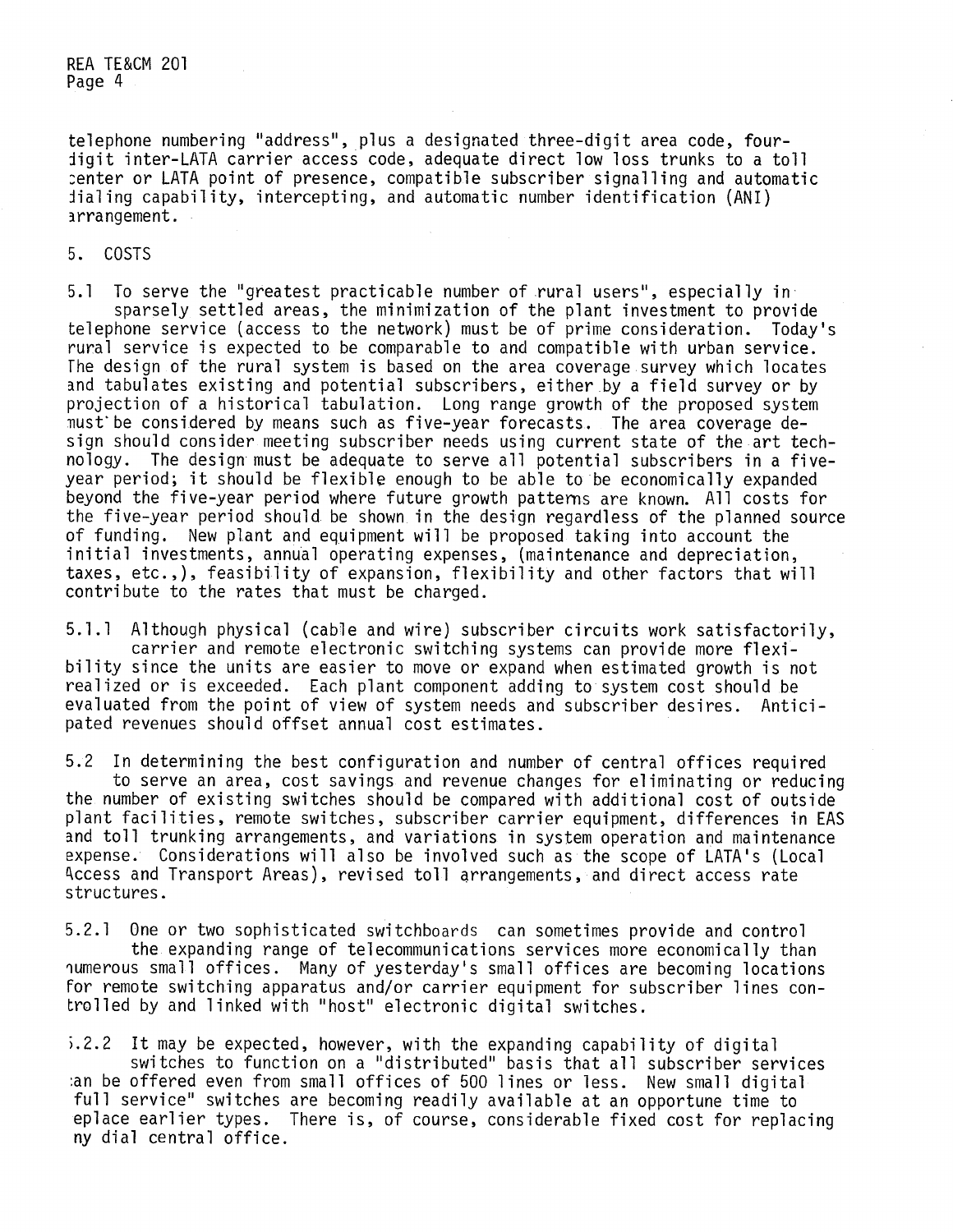5.3 Historically, the most economical location of a local central office has been at the wire center of the area served. However, a new central office with considerable electronic equipment substituting for cable pairs may be located at some distance from the wire center with little or no increase in the cost of outside plant. This permits selection of a site which is most favorable with regard to accessibility, nearness to power supply, cost of land, terrain conditions, and other desirable features.

5.4 Where a central office building contains a commercial office or a toll operating room, it should include accessibility to the public and to employees. This does not mean, however, that the telephone office has to be in the best business section of the town. Most telephone offices of this type are located so as to be convenient to find and visit, where parking space is available, and where land is already owned or can be obtained at reasonable cost to permit the providing of adequate space, both initially and for growth.

6. REVENUES

6.1 Telephone systems' revenue requirements nave been largely met by income for system access (including a prescribed limited or unlimited local calling allotment) on a monthly basis, plus toll revenues usually generated on a message time and usage schedule.

6.1 .l Toll revenues have been divided since 1917 between the Bell System and the independent telephone companies through a process called "toll separations" adhering to complex formulas and rules. Much of the telephone plant is used jointly--for toll or local calling or for special services. Therefore, part of the toll funds have been apportioned to offset expenses of the local switching and distribution plant used to connect the individual subscribers to the toll lines.

6.1 .2 Intercity competition by other common carriers (OCC's) who provide long distance communication, has created a need for new pricing procedures. Toll settlements are to be discontinued. Access charges will be established for various telephone network connections. Local service charges are expected to increase.

6.1 .3 A permanent Universal Fund to be administered by an Exchange Carrier Association (composed of telephone companies involved in furnishing of exchange services) and funded by a surcharge on all toll calls is planned. This fund will be disbursed on a sliding scale to partially compensate those companies for whom the cost of facilities is higher than a specified percentage of the national average.

6.1.4 Subscribers desire "Extended Area Service" or EAS (erroneously called free service) rather than message toll charges to nearby areas to which they have a high community of interest. The cost of such service is included · in the monthly rates for local service. Optional charges may be imposed to only those subscribers using the extended service. Some local services may be measured by time or mileage units to•achieve the flexibility of "user sensitive" pricing; EAS may be subject to similar measurements.